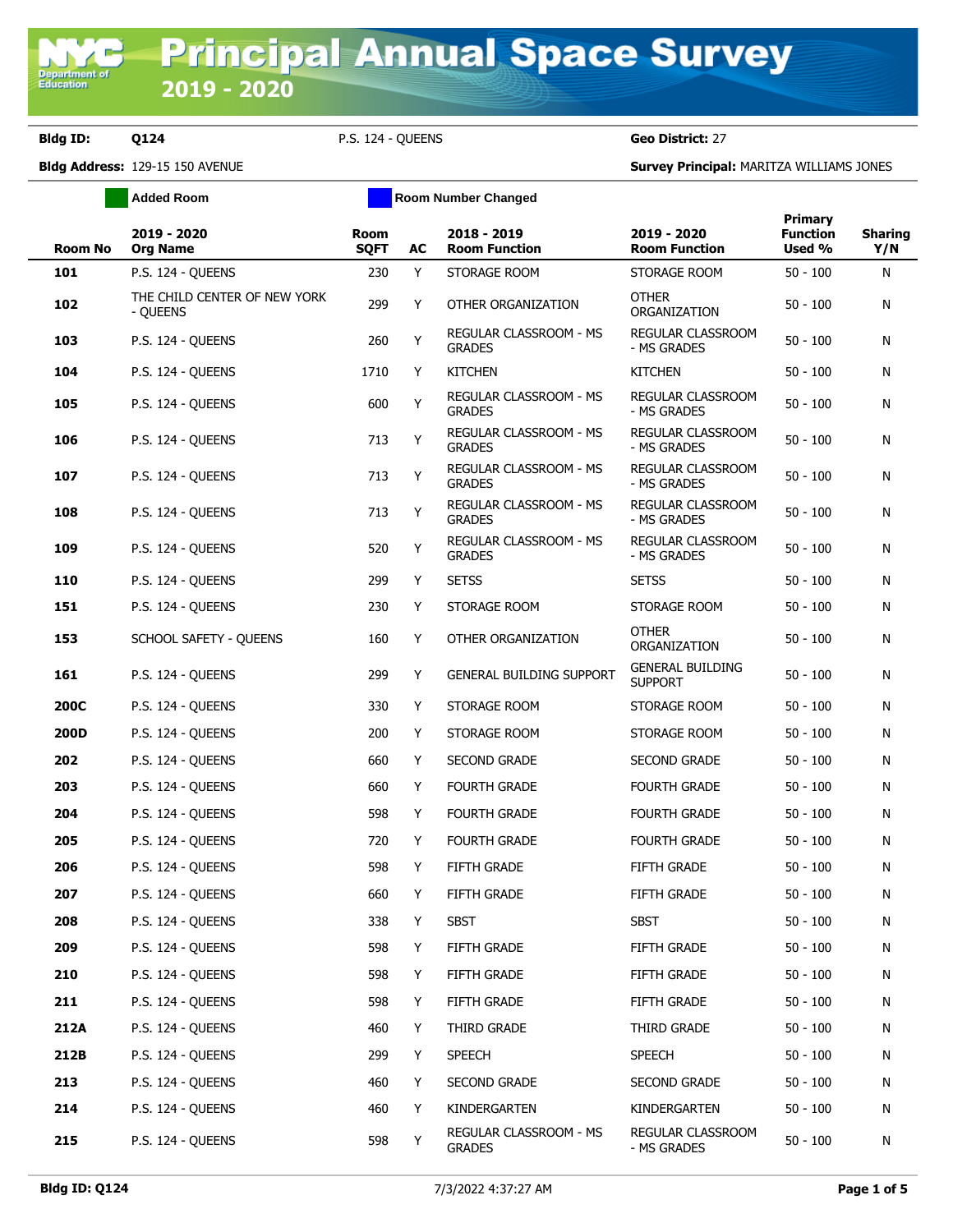**Bldg ID: Q124** P.S. 124 - QUEENS **Geo District:** 27

**Bldg Address:** 129-15 150 AVENUE **Survey Principal:** MARITZA WILLIAMS JONES

|         | <b>Added Room</b>              |                            |    | <b>Room Number Changed</b>              |                                           |                                             |                       |
|---------|--------------------------------|----------------------------|----|-----------------------------------------|-------------------------------------------|---------------------------------------------|-----------------------|
| Room No | 2019 - 2020<br><b>Org Name</b> | <b>Room</b><br><b>SQFT</b> | AC | 2018 - 2019<br><b>Room Function</b>     | 2019 - 2020<br><b>Room Function</b>       | <b>Primary</b><br><b>Function</b><br>Used % | <b>Sharing</b><br>Y/N |
| 217     | P.S. 124 - OUEENS              | 260                        | Y  | PRINCIPAL'S OFFICE                      | PRINCIPAL'S OFFICE                        | $50 - 100$                                  | N                     |
| 218     | P.S. 124 - QUEENS              | 520                        | Y  | <b>SECOND GRADE</b>                     | <b>SECOND GRADE</b>                       | $50 - 100$                                  | N                     |
| 219     | P.S. 124 - QUEENS              | 299                        | Y  | <b>GUIDANCE OFFICE</b>                  | <b>GUIDANCE OFFICE</b>                    | $50 - 100$                                  | N                     |
| 220     | P.S. 124 - QUEENS              | 70                         | Y  | STORAGE ROOM                            | STORAGE ROOM                              | $50 - 100$                                  | Ν                     |
| 253     | P.S. 124 - QUEENS              | 299                        | Y  | SOCIAL WORKER/COUNSELOR                 | <b>SOCIAL</b><br>WORKER/COUNSELOR         | $50 - 100$                                  | Ν                     |
| 254     | P.S. 124 - QUEENS              | 260                        | Y  | NURSE/MEDICAL SUITE                     | NURSE/MEDICAL<br><b>SUITE</b>             | $50 - 100$                                  | N                     |
| 260     | P.S. 124 - QUEENS              | 161                        | Y  | DUPLICATING/COPY ROOM                   | DUPLICATING/COPY<br><b>ROOM</b>           | $50 - 100$                                  | Ν                     |
| 261     | P.S. 124 - QUEENS              | 780                        | Y  | <b>GENERAL/MAIN OFFICE</b>              | <b>GENERAL/MAIN</b><br><b>OFFICE</b>      | $50 - 100$                                  | N                     |
| 302     | P.S. 124 - QUEENS              | 660                        | Y  | <b>GENERAL BUILDING SUPPORT</b>         | <b>GENERAL BUILDING</b><br><b>SUPPORT</b> | $50 - 100$                                  | Ν                     |
| 309     | P.S. 124 - QUEENS              | 598                        | Y  | REGULAR CLASSROOM - MS<br><b>GRADES</b> | REGULAR CLASSROOM<br>- MS GRADES          | $50 - 100$                                  | N                     |
| 310     | P.S. 124 - QUEENS              | 598                        | Y  | <b>FOURTH GRADE</b>                     | <b>FOURTH GRADE</b>                       | $50 - 100$                                  | N                     |
| 311     | P.S. 124 - QUEENS              | 598                        | Y  | <b>FOURTH GRADE</b>                     | <b>FOURTH GRADE</b>                       | $50 - 100$                                  | N                     |
| 312     | P.S. 124 - QUEENS              | 598                        | Y  | THIRD GRADE                             | THIRD GRADE                               | $50 - 100$                                  | Ν                     |
| 313     | P.S. 124 - QUEENS              | 299                        | Y  | NON-D75 SPED CLASSROOM                  | NON-D75 SPED<br><b>CLASSROOM</b>          | $50 - 100$                                  | Ν                     |
| 314     | P.S. 124 - QUEENS              | 1092                       | Y  | MULTI-PURPOSE NON<br><b>CLASSROOM</b>   | MULTI-PURPOSE NON<br><b>CLASSROOM</b>     | $50 - 100$                                  | N                     |
| 315     | P.S. 124 - QUEENS              | 598                        | Y  | THIRD GRADE                             | THIRD GRADE                               | $50 - 100$                                  | N                     |
| 316     | P.S. 124 - QUEENS              | 598                        | Y  | THIRD GRADE                             | THIRD GRADE                               | $50 - 100$                                  | N                     |
| 317     | P.S. 124 - QUEENS              | 520                        | Y  | <b>SECOND GRADE</b>                     | SECOND GRADE                              | $50 - 100$                                  | N                     |
| 318     | P.S. 124 - QUEENS              | 598                        | Y  | NON-D75 SPED CLASSROOM                  | THIRD GRADE                               | $50 - 100$                                  | N                     |
| 319     | P.S. 124 - QUEENS              | 598                        | Y  | NON-D75 SPED CLASSROOM                  | <b>SECOND GRADE</b>                       | $50 - 100$                                  | N                     |
| 320     | P.S. 124 - QUEENS              | 416                        | Y  | <b>FIRST GRADE</b>                      | <b>FIRST GRADE</b>                        | $50 - 100$                                  | N                     |
| 321     | P.S. 124 - QUEENS              | 598                        | Y  | <b>FIRST GRADE</b>                      | <b>FIRST GRADE</b>                        | $50 - 100$                                  | N                     |
| 322     | P.S. 124 - QUEENS              | 598                        | Y  | <b>FIRST GRADE</b>                      | <b>FIRST GRADE</b>                        | $50 - 100$                                  | N                     |
| 323     | P.S. 124 - QUEENS              | 416                        | Y  | THIRD GRADE                             | THIRD GRADE                               | $50 - 100$                                  | N                     |
| 323A    | P.S. 124 - QUEENS              | 70                         | Y  | STORAGE ROOM                            | STORAGE ROOM                              | $50 - 100$                                  | N                     |
| 324     | P.S. 124 - QUEENS              | 416                        | Y  | <b>FIRST GRADE</b>                      | <b>FIRST GRADE</b>                        | $50 - 100$                                  | N                     |
| 325     | P.S. 124 - QUEENS              | 91                         | Y  | <b>FUNDED - ESL</b>                     | <b>FUNDED - ESL</b>                       | $50 - 100$                                  | N                     |
| 351     | P.S. 124 - QUEENS              | 230                        | Y  | STORAGE ROOM                            | STORAGE ROOM                              | $50 - 100$                                  | N                     |
| 353     | P.S. 124 - QUEENS              | 180                        | Y  | AP'S OFFICE                             | AP'S OFFICE                               | $50 - 100$                                  | N                     |
| 359     | P.S. 124 - QUEENS              | 230                        | Y  | STORAGE ROOM                            | STORAGE ROOM                              | $50 - 100$                                  | N                     |
| 409     | P.S. 124 - QUEENS              | 598                        | Y  | REGULAR CLASSROOM - MS<br><b>GRADES</b> | REGULAR CLASSROOM<br>- MS GRADES          | $50 - 100$                                  | N                     |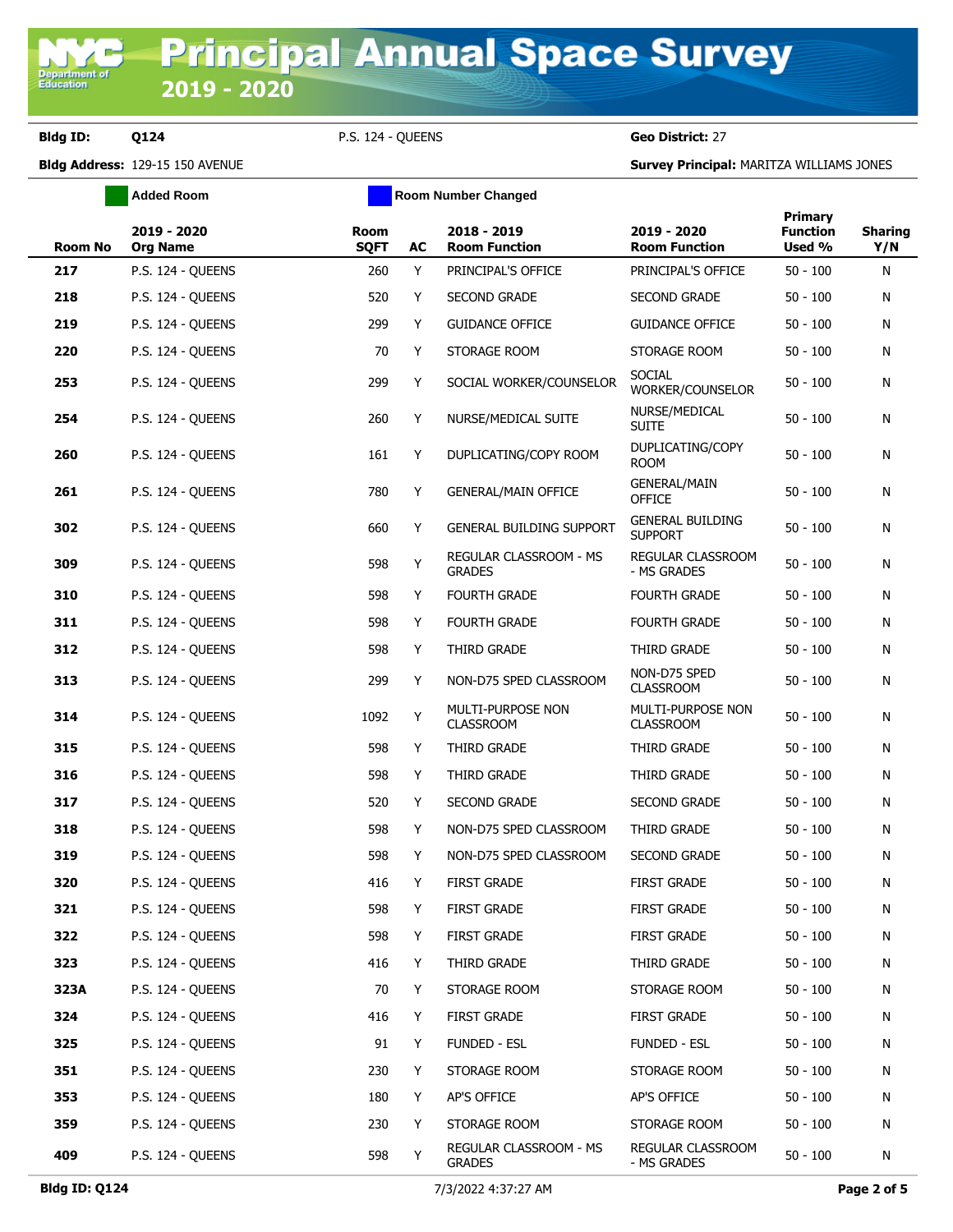**Bldg ID: Q124** P.S. 124 - QUEENS **Geo District:** 27

**Bldg Address:** 129-15 150 AVENUE **Survey Principal:** MARITZA WILLIAMS JONES

|                | <b>Added Room</b>              |                     | <b>Room Number Changed</b> |                                         |                                           |                                      |                       |
|----------------|--------------------------------|---------------------|----------------------------|-----------------------------------------|-------------------------------------------|--------------------------------------|-----------------------|
| <b>Room No</b> | 2019 - 2020<br><b>Org Name</b> | Room<br><b>SQFT</b> | <b>AC</b>                  | 2018 - 2019<br><b>Room Function</b>     | 2019 - 2020<br><b>Room Function</b>       | Primary<br><b>Function</b><br>Used % | <b>Sharing</b><br>Y/N |
| 410            | P.S. 124 - QUEENS              | 520                 | Y                          | REGULAR CLASSROOM - MS<br><b>GRADES</b> | REGULAR CLASSROOM<br>- MS GRADES          | $50 - 100$                           | N                     |
| 411            | P.S. 124 - QUEENS              | 667                 | Υ                          | REGULAR CLASSROOM - MS<br><b>GRADES</b> | REGULAR CLASSROOM<br>- MS GRADES          | $50 - 100$                           | Ν                     |
| 412            | P.S. 124 - QUEENS              | 667                 | Y                          | REGULAR CLASSROOM - MS<br><b>GRADES</b> | REGULAR CLASSROOM<br>- MS GRADES          | $50 - 100$                           | N                     |
| 413            | P.S. 124 - QUEENS              | 667                 | Υ                          | REGULAR CLASSROOM - MS<br><b>GRADES</b> | REGULAR CLASSROOM<br>- MS GRADES          | $50 - 100$                           | N                     |
| 414            | P.S. 124 - QUEENS              | 667                 | Υ                          | REGULAR CLASSROOM - MS<br><b>GRADES</b> | <b>REGULAR CLASSROOM</b><br>- MS GRADES   | $50 - 100$                           | Ν                     |
| 415            | P.S. 124 - QUEENS              | 667                 | Υ                          | REGULAR CLASSROOM - MS<br><b>GRADES</b> | REGULAR CLASSROOM<br>- MS GRADES          | $50 - 100$                           | Ν                     |
| 416            | P.S. 124 - QUEENS              | 667                 | Y                          | REGULAR CLASSROOM - MS<br><b>GRADES</b> | REGULAR CLASSROOM<br>- MS GRADES          | $50 - 100$                           | Ν                     |
| 417            | P.S. 124 - QUEENS              | 598                 | Y                          | NON-D75 SPED CLASSROOM                  | NON-D75 SPED<br><b>CLASSROOM</b>          | $50 - 100$                           | Ν                     |
| 418            | P.S. 124 - QUEENS              | 598                 | Y                          | <b>SCIENCE LAB</b>                      | <b>SCIENCE LAB</b>                        | $50 - 100$                           | Ν                     |
| 451            | P.S. 124 - QUEENS              | 230                 | Y                          | STORAGE ROOM                            | STORAGE ROOM                              | $50 - 100$                           | Ν                     |
| 453            | P.S. 124 - OUEENS              | 143                 | Y                          | AP'S OFFICE                             | AP'S OFFICE                               | $50 - 100$                           | Ν                     |
| 459            | P.S. 124 - QUEENS              | 138                 | Y                          | <b>SCIENCE PREP ROOM</b>                | SCIENCE PREP ROOM                         | $50 - 100$                           | N                     |
| 461            | P.S. 124 - QUEENS              | 208                 | Y                          | <b>RESOURCE ROOM</b>                    | <b>RESOURCE ROOM</b>                      | $50 - 100$                           | Ν                     |
| 463            | P.S. 124 - QUEENS              | 91                  | Y                          | <b>COACH'S OFFICE</b>                   | COACH'S OFFICE                            | $50 - 100$                           | Ν                     |
| <b>AUD</b>     | P.S. 124 - QUEENS              | 4680                | Y                          | <b>AUDITORIUM</b>                       | <b>AUDITORIUM</b>                         | $50 - 100$                           | Ν                     |
| <b>B02</b>     | P.S. 124 - QUEENS              | 70                  | Y                          | STORAGE ROOM                            | STORAGE ROOM                              | $50 - 100$                           | Ν                     |
| <b>B03</b>     | P.S. 124 - QUEENS              | 230                 | Y                          | STORAGE ROOM                            | STORAGE ROOM                              | $50 - 100$                           | N                     |
| <b>B08</b>     | P.S. 124 - QUEENS              | 70                  | Y                          | GENERAL BUILDING SUPPORT                | <b>GENERAL BUILDING</b><br><b>SUPPORT</b> | $50 - 100$                           | Ν                     |
| <b>B09</b>     | P.S. 124 - OUEENS              | 161                 | Y                          | STORAGE ROOM                            | STORAGE ROOM                              | $50 - 100$                           | Ν                     |
| <b>B10</b>     | P.S. 124 - QUEENS              | 70                  | Y                          | STORAGE ROOM                            | STORAGE ROOM                              | $50 - 100$                           | Ν                     |
| <b>B12</b>     | P.S. 124 - QUEENS              | 299                 | Υ                          | STORAGE ROOM                            | STORAGE ROOM                              | $50 - 100$                           | Ν                     |
| <b>B13</b>     | P.S. 124 - QUEENS              | 91                  | Y                          | STORAGE ROOM                            | STORAGE ROOM                              | $50 - 100$                           | Ν                     |
| <b>B16A</b>    | P.S. 124 - OUEENS              | 70                  | Y                          | STORAGE ROOM                            | STORAGE ROOM                              | $50 - 100$                           | Ν                     |
| <b>B16B</b>    | P.S. 124 - QUEENS              | 660                 | Y                          | STORAGE ROOM                            | STORAGE ROOM                              | $50 - 100$                           | N                     |
| <b>B17ABC</b>  | P.S. 124 - QUEENS              | 2178                | Y                          | GENERAL BUILDING SUPPORT                | <b>GENERAL BUILDING</b><br><b>SUPPORT</b> | $50 - 100$                           | Ν                     |
| <b>B19</b>     | P.S. 124 - QUEENS              | 493                 | Y                          | <b>GENERAL BUILDING SUPPORT</b>         | <b>GENERAL BUILDING</b><br><b>SUPPORT</b> | $50 - 100$                           | Ν                     |
| <b>B20</b>     | P.S. 124 - QUEENS              | 230                 | Y                          | GENERAL BUILDING SUPPORT                | <b>GENERAL BUILDING</b><br><b>SUPPORT</b> | $50 - 100$                           | Ν                     |
| <b>B21</b>     | P.S. 124 - QUEENS              | 13104               | Υ                          | STORAGE ROOM                            | STORAGE ROOM                              | $50 - 100$                           | Ν                     |
| <b>B24</b>     | P.S. 124 - QUEENS              | 112                 | Y                          | GENERAL BUILDING SUPPORT                | <b>GENERAL BUILDING</b><br><b>SUPPORT</b> | $50 - 100$                           | Ν                     |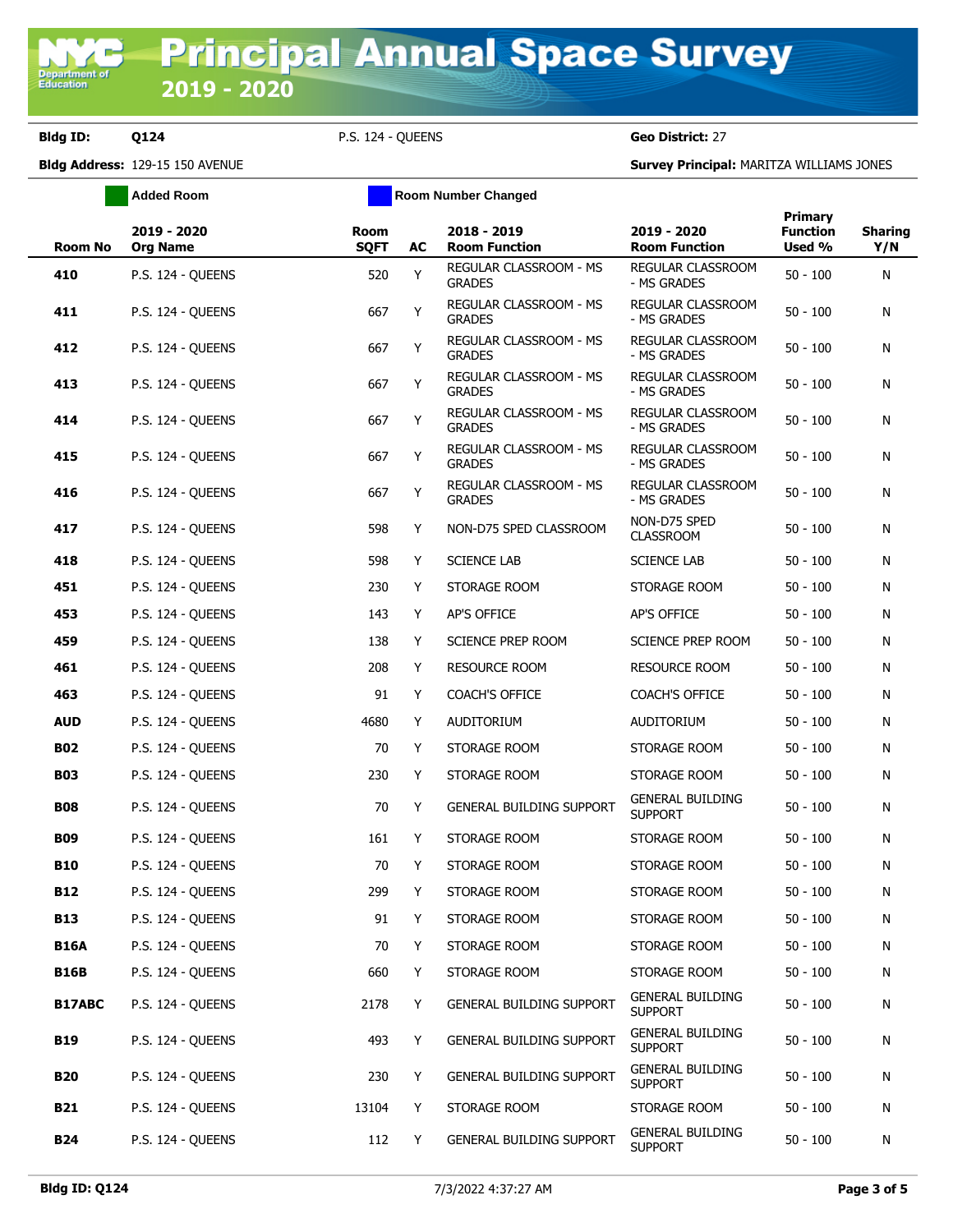|                                   | <b>Principal Annual Space Survey</b>                                                                                                                                                         |                            |    |                                     |                                                 |                                      |                       |
|-----------------------------------|----------------------------------------------------------------------------------------------------------------------------------------------------------------------------------------------|----------------------------|----|-------------------------------------|-------------------------------------------------|--------------------------------------|-----------------------|
| <b>Department of</b><br>Education | 2019 - 2020                                                                                                                                                                                  |                            |    |                                     |                                                 |                                      |                       |
| <b>Bldg ID:</b>                   | <b>0124</b>                                                                                                                                                                                  | P.S. 124 - OUEENS          |    |                                     | Geo District: 27                                |                                      |                       |
|                                   | Bldg Address: 129-15 150 AVENUE                                                                                                                                                              |                            |    |                                     | <b>Survey Principal: MARITZA WILLIAMS JONES</b> |                                      |                       |
|                                   | <b>Added Room</b>                                                                                                                                                                            |                            |    | <b>Room Number Changed</b>          |                                                 |                                      |                       |
| <b>Room No</b>                    | 2019 - 2020<br><b>Org Name</b>                                                                                                                                                               | <b>Room</b><br><b>SQFT</b> | AC | 2018 - 2019<br><b>Room Function</b> | 2019 - 2020<br><b>Room Function</b>             | Primary<br><b>Function</b><br>Used % | <b>Sharing</b><br>Y/N |
| <b>CAF</b>                        | <b>P.S. 124 - OUEENS</b>                                                                                                                                                                     | 4608                       | Y  | STUDENT CAFETERIA                   | STUDENT CAFETERIA                               | $50 - 100$                           | N                     |
| <b>GYM</b>                        | <b>P.S. 124 - OUEENS</b>                                                                                                                                                                     | 4464                       | Y  | GYMNASIUM                           | <b>GYMNASIUM</b>                                | $50 - 100$                           | N                     |
|                                   | How many hallway bathrooms for students are there in your building?                                                                                                                          |                            |    |                                     |                                                 | 11                                   |                       |
|                                   | Are any of the student bathrooms being shared by multiple schools?                                                                                                                           |                            |    |                                     |                                                 | N                                    |                       |
|                                   | Are all the student bathrooms open throughout the day?                                                                                                                                       |                            |    |                                     |                                                 | Y                                    |                       |
|                                   | Please identify the number of non-instructional spaces, not reported above, being used for<br>instructional purposes, academic intervention services, or therapeutic or counseling services: |                            |    |                                     |                                                 | 0                                    |                       |
|                                   | Are any of those non-instructional spaces being shared?                                                                                                                                      |                            |    |                                     |                                                 | N                                    |                       |